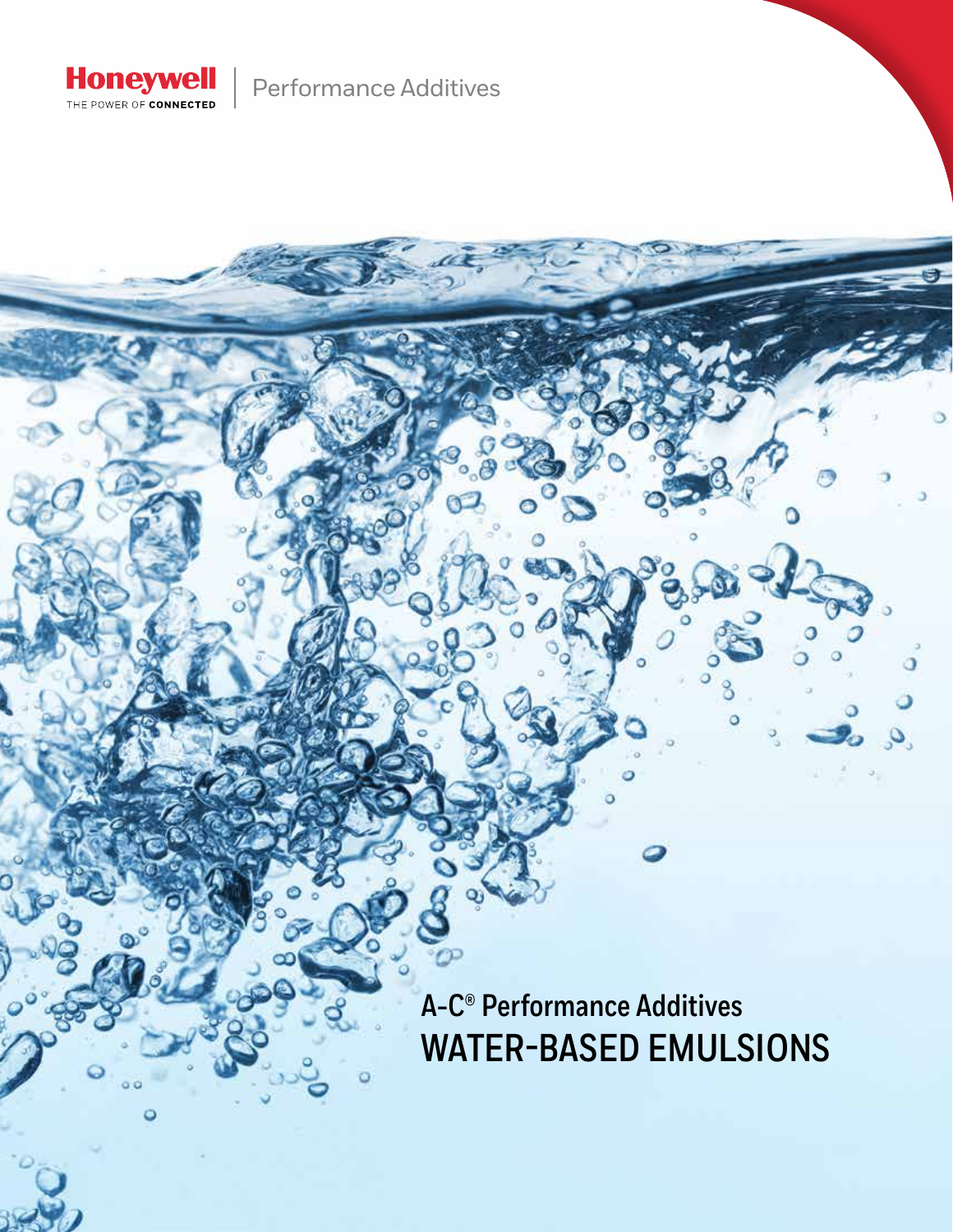# **Honeywell… Gives You Every Advantage**

Honeywell's A-C® Performance Additives help you make a wide variety of water-based emulsions that let your products perform better, are easier to manufacture, and are cost-effective. They can give you a competitive edge in the marketplace that lets you increase profitability. With a versatile line of nearly 100 polyethylene, copolymer, and micronized polyolefin waxes, we can offer a diverse array of readily emulsifiable compositions, properties, and particle sizes that meet virtually any application requirements you have.

#### **You Have a Wide Range of Choices**

This versatile line of A-C Performance Additives includes a variety of different chemical functionalities that can satisfy the needs of just about any type of waterbased product that utilizes emulsions. Among our offerings are low molecular weight polyethylene polymers, oxidized polyethylene polymers, and polyethylene copolymers. We also offer the ACumist® series of micronized polyolefins.

## **You Can Rely on Honeywell's Expertise**

Honeywell has more than 45 years of experience in the field of polymer science. We were the first to produce polyethylene waxes. Years of innovation in product design and experience in solving problems for our customers have made our line of

A-C polyethylenes the world's widest, most versatile family of low molecular weight polyethylene waxes.

Today, we are still one of the world's leading manufacturers of low molecular weight polyethylene polymers and copolymers and have the know-how and expertise to consistently deliver products of the highest quality. But products of the highest quality are only part of the Honeywell equation. You also get the advantage of our global supply and customer service capabilities, assuring you of the right product delivered when and where you need it. And you get the benefits of our vast industry applications knowledge and formulations know-how that can help you formulate your products easily and cost-effectively.

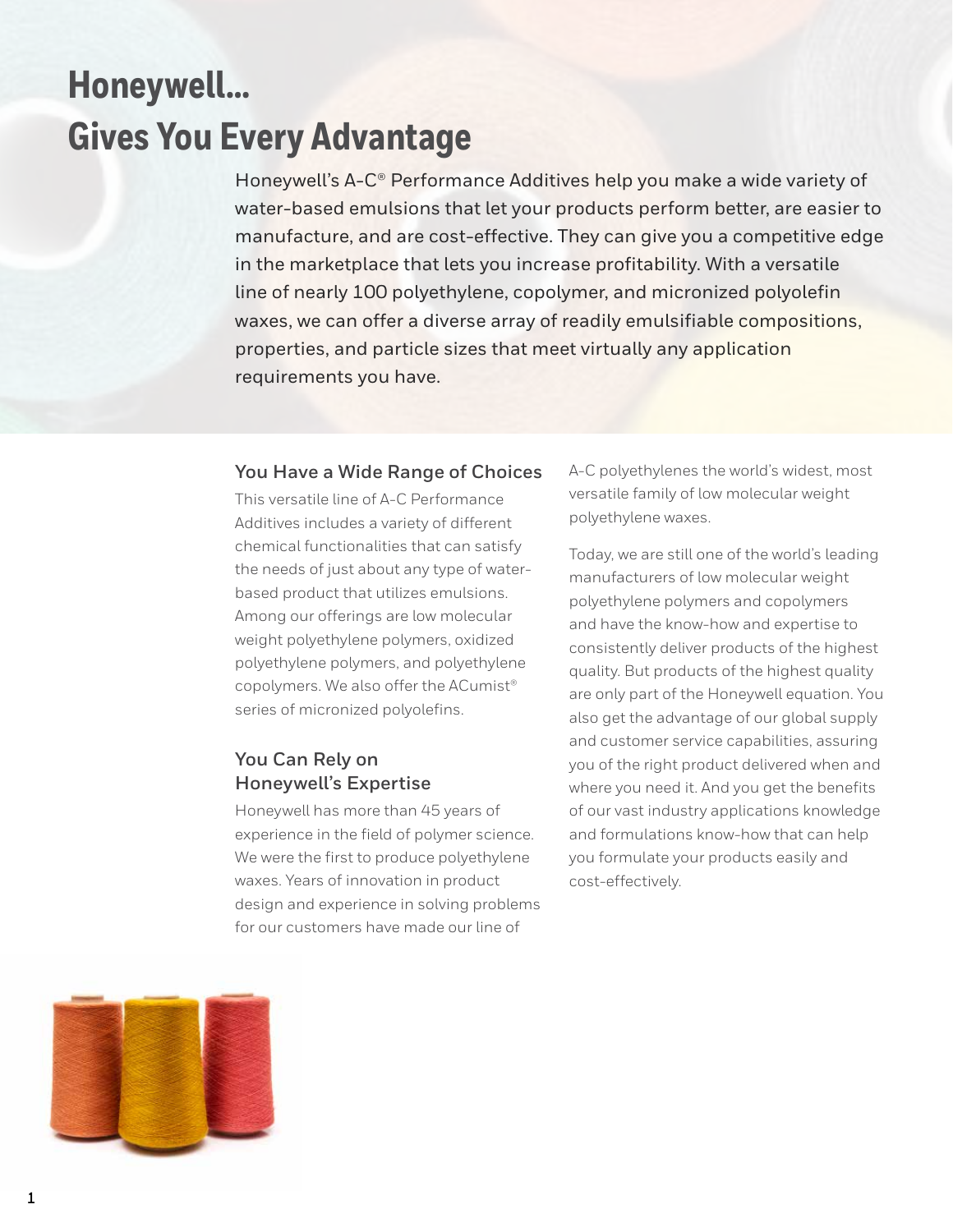## **A-C Additives for Better Water-Based Emulsions: Typical Properties**

|                                             |                 | Mettler Drop Pt.<br>(ASTM D-3954) | Hardness dmm<br>(ASTM D-5) | <b>Density g/cc</b><br>(ASTM D-1505) | Viscosity-cps<br>at 140°C (Brookf.) | <b>Acid Number</b><br>mg KOH/g |
|---------------------------------------------|-----------------|-----------------------------------|----------------------------|--------------------------------------|-------------------------------------|--------------------------------|
| Oxidized Homopolymers                       |                 |                                   |                            |                                      |                                     |                                |
| A-C 629                                     | 101°C           | 214°F                             | 5.5                        | 0.93                                 | 200                                 | 15                             |
| A-C 656                                     | $98^{\circ}$ C  | 208°F                             | 9.0                        | 0.92                                 | 185                                 | 15                             |
| A-C 673P                                    | 110°C           | 230°F                             | <1.0                       | 0.95                                 | 400                                 | 17                             |
| A-C 680                                     | 108°C           | 226°F                             | 1.5                        | 0.93                                 | 250                                 | 16                             |
| A-C 6702                                    | 88°C            | 190°F                             | $90.0*$                    | 0.85                                 | 35                                  | 15                             |
| High-Density Oxidized Homopolymers          |                 |                                   |                            |                                      |                                     |                                |
| A-C 316                                     | $140^{\circ}$ C | 284°F                             | 0.5                        | 0.98                                 | 8500 (@150°C)                       | 16                             |
| A-C 325                                     | 136°C           | 277°F                             | 0.5                        | 0.99                                 | 4400 (@150°C)                       | 25                             |
| A-C 330                                     | 137°C           | 279°F                             | 0.5                        | 0.99                                 | 3600 (@150°C)                       | 30                             |
| A-C 392                                     | 138°C           | 280°F                             | 0.5                        | 0.99                                 | 4500 (@150°C)                       | 30                             |
| Copolymers/Ethylene-Acrylic Acid            |                 |                                   |                            |                                      |                                     |                                |
| A-C 540                                     | 105°C           | 221°F                             | 2.0                        | 0.93                                 | 575                                 | 40                             |
| A-C 580                                     | 95°C            | 203°F                             | 4.0                        | 0.94                                 | 650                                 | 75                             |
| A-C 5120                                    | $92^{\circ}$ C  | 198°F                             | 8.0                        | 0.94                                 | 650                                 | 120                            |
| Oxidized Copolymer and Maleated Polyolefins |                 |                                   |                            |                                      |                                     |                                |
| A-C 645P                                    | 100°C           | 212°F                             | 5.0                        | 0.94                                 | 375                                 | 13 (SAP#=56) <sup>(1)</sup>    |
| A-C 597P                                    | 143°C           | 290°F                             | 0.5                        | 0.94                                 | 500 (@190°C)                        | 80                             |
| A-C 950P                                    | 153°C           | 307°F                             | 0.5                        | 0.93                                 | 2000 (@190°C)                       | 43                             |

\* ASTM D-1321

(1) Saponification No., mg KOH/g

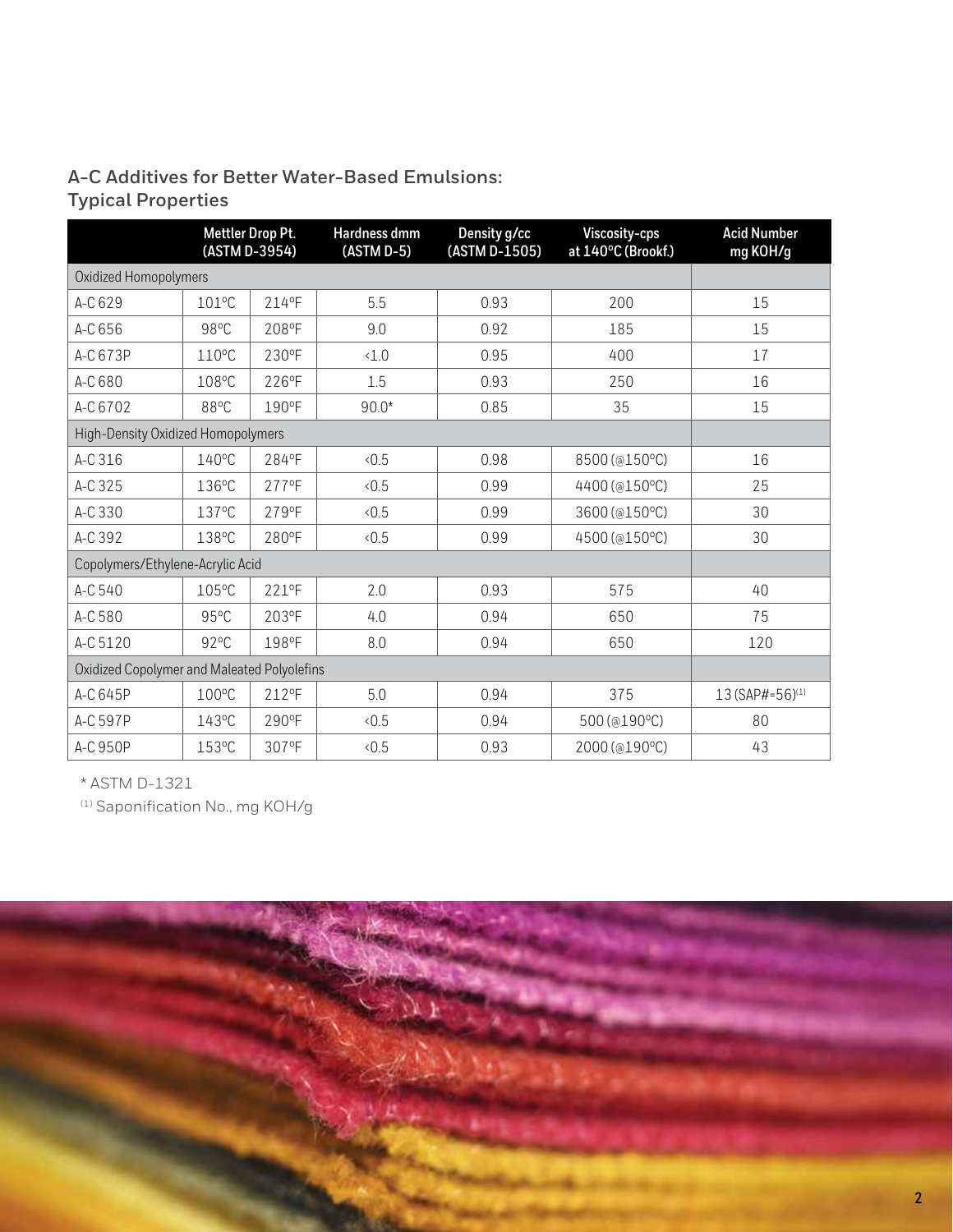# **You Can Use Honeywell A-C Performance Additives In a Wide Variety of Applications**



#### **Floor Polishes**

Emulsions based on Honeywell's specialty waxes optimize the durability and appearance of water-based floor polishes. They provide greater resistance to traffic, gloss maintenance, and low color. These features let you produce floor polishes that last longer, require less maintenance, and cut your customers' labor costs.

We offer you one of the largest choices of emulsifiable polyethylenes, allowing you to select a product or combination of products that let you adjust your formulation to achieve the balance of properties you want.

Emulsifications of our widely-used A-C 316, A-C 325, A-C 392, and A-C 597 waxes require the use of pressure-rated equipment. Your Honeywell representative can give you information on pressure emulsification formulations and processes.

A-C 540 is a directly synthesized (non-oxidized) copolymer wax. It provides emulsions of low color with an excellent balance of wear properties and slip resistance. Honeywell offers a non-oxidized polymer that preserves a "white whiteness" in emulsions. A-C 540 can be readily emulsified using standard processes and surfactants.

A-C 645P is an oxidized copolymer that also emulsifies well but requires careful formulation for maximum performance. It is most useful in applications where high-gloss is important.



#### **Textiles**

When applied to a fiber or fabric, emulsions made with Honeywell's A-C oxidized polyethylene waxes serve as sewing lubricants to reduce needle cutting and extend needle life. The high-density polyethylenes are particularly effective lubricants when applied to heavier weight fabrics.

Polyethylene-based emulsions also improve fabric strength, abrasion resistance, and fabric hand. Various grades of oxidized polyethylene polymers and copolymers are used as components in textile softeners, such as napping softeners used to manufacture raised pile fabrics.



#### **Inks**

A-C polyethylene waxes help ink formulators create emulsions and dispersions used in quality paste, solvent, or aqueous inks. Honeywell products provide a number of advantages, including improved scuff and scratch resistance, tougher films, excellent slip, reduced blocking and offsetting of stacked sheets. A-C polyethylene waxes also improve control of the coefficient of friction.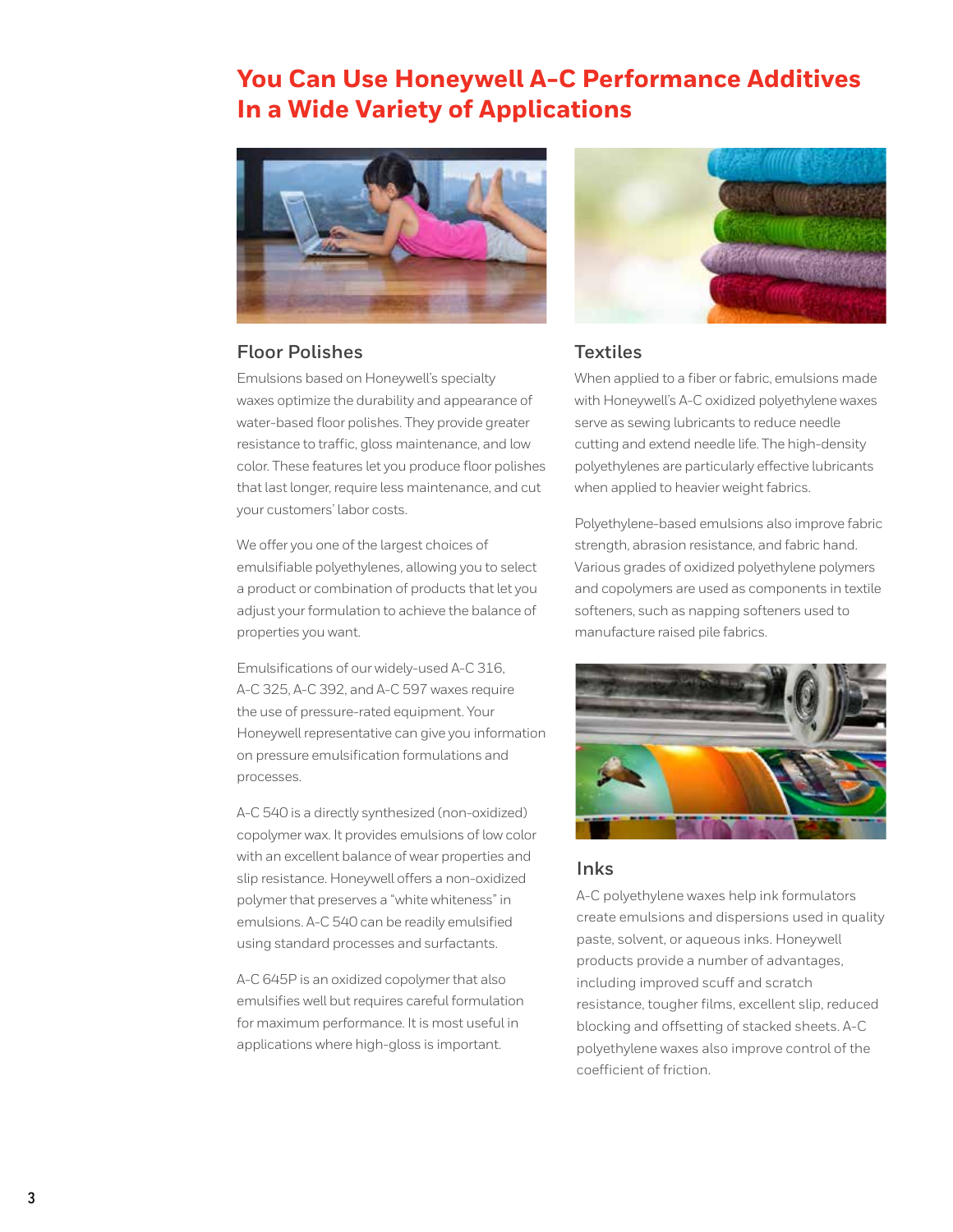

#### **Paper**

In paper manufacturing, emulsions made with Honeywell specialty waxes work especially well on heavy card stock and on high-speed coating and calendering equipment. Used in aqueous paper coating formulations, they provide excellent lubrication that extends the life of machine parts, such as cutting dies and rolls. They also help reduce dusting processing, while enhancing gloss, printability, release, blocking, and strength. They also impart oil and water barrier properties.



## **Coatings**

Emulsions based on Honeywell's specialty waxes play a vital role in the paint and coatings industry's gradual shift from solvent-based to water-based technologies. These emulsions provide enhanced mar and abrasion resistance and increased surface lubricity that let you produce better, more cost-effective paints and coatings for your customers. Just as important, they give you environmentally sound alternatives to solvents and other increasingly regulated paint and coating compounds.



#### **Other Applications**

The potential uses for emulsions based on Honeywell's A-C performance additives is virtually limitless. In agriculture, for example, A-C 673P anionic emulsions improve the gloss, appearance and storage life of citrus fruits. Certain of our A-C polyethylene waxes are well suited for use as direct and indirect food additives under FDA 21 CFR regulations. They are also used in spreaderstickers for pesticides and in dust-control coatings for fertilizers.

Emulsions based on Honeywell products are also used to provide controlled release properties for urea; to make scratch prevention lubricants for glass bottle packaging; and to formulate finish enhancers for corrugated cardboard. Honeywell wax-based anionic emulsions are also used in leather finishing, and in the manufacture of mold release agents and anti-corrosion coatings.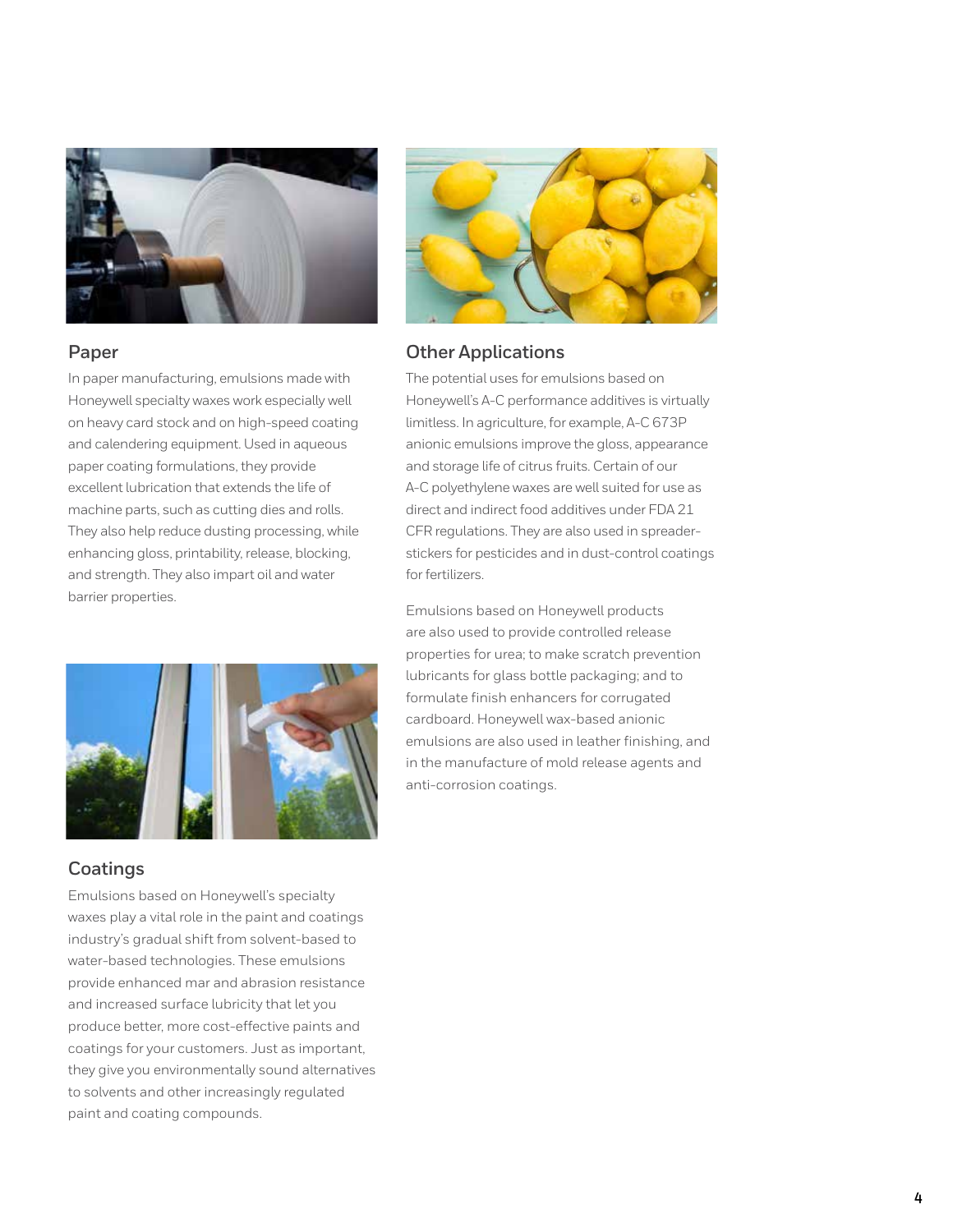

# **Here's How A-C Additives Help You Make Better Water-Based Products**

Emulsions are the backbone of many successful water-based products. An efficient emulsion holds together the immiscible phases of the product, keeping the ingredients from separating and settling during storage, distributing them throughout the mixture homogeneously, and allowing them to perform their functions effectively.

A-C products do this job extremely well. In addition, they impart a number of other important properties to waterborne formulations. These include gloss, lubrication, barrier properties, scratch resistance, slip control, abrasion resistance, and anti-blocking properties.

Our products help improve the properties of your existing lines, and they give you a boost in formulating your second-generation lines. They let you lead the way with new products and applications that keep you in front of the field. You get the competitive edge you need to succeed in the marketplace.

## **Surfactant-Type Emulsion Characteristics**

There are a wide variety of emulsion formulations. However, regardless of their final composition, most surfactant-type emulsions contain a number of common elements.

These include:

- Water
- A polymer, wax, or oil
- A surfactant
- A base, such as KOH, NaOH, or an amine
- And a salt, with ionic content, such as Na<sub>2</sub>S<sub>2</sub>O<sub>5</sub>, NaCl, or acetic acid (in some instances the ionic portion can be omitted)

Emulsions used in water-based products should offer a balance of properties, including:

- pH from 3 (cationic) to 10 (nonionic)
- Viscosity from 7 to 300 cPs (Brookfield LVT, Spindle 1 or 2, ambient temperature, 20rpm)
- Clarity transmittance > 50%  $(1\%$  w/w @ 500nm)
- Non-Volatile Content from 25 to 40%
- Wettability contact angle on substrate
- Film Forming dry, brittle or soft, tacky films

#### **Polyethylene Emulsion Stability (Low Density Grades)**



Surfactant: moles E.O./hydrophobe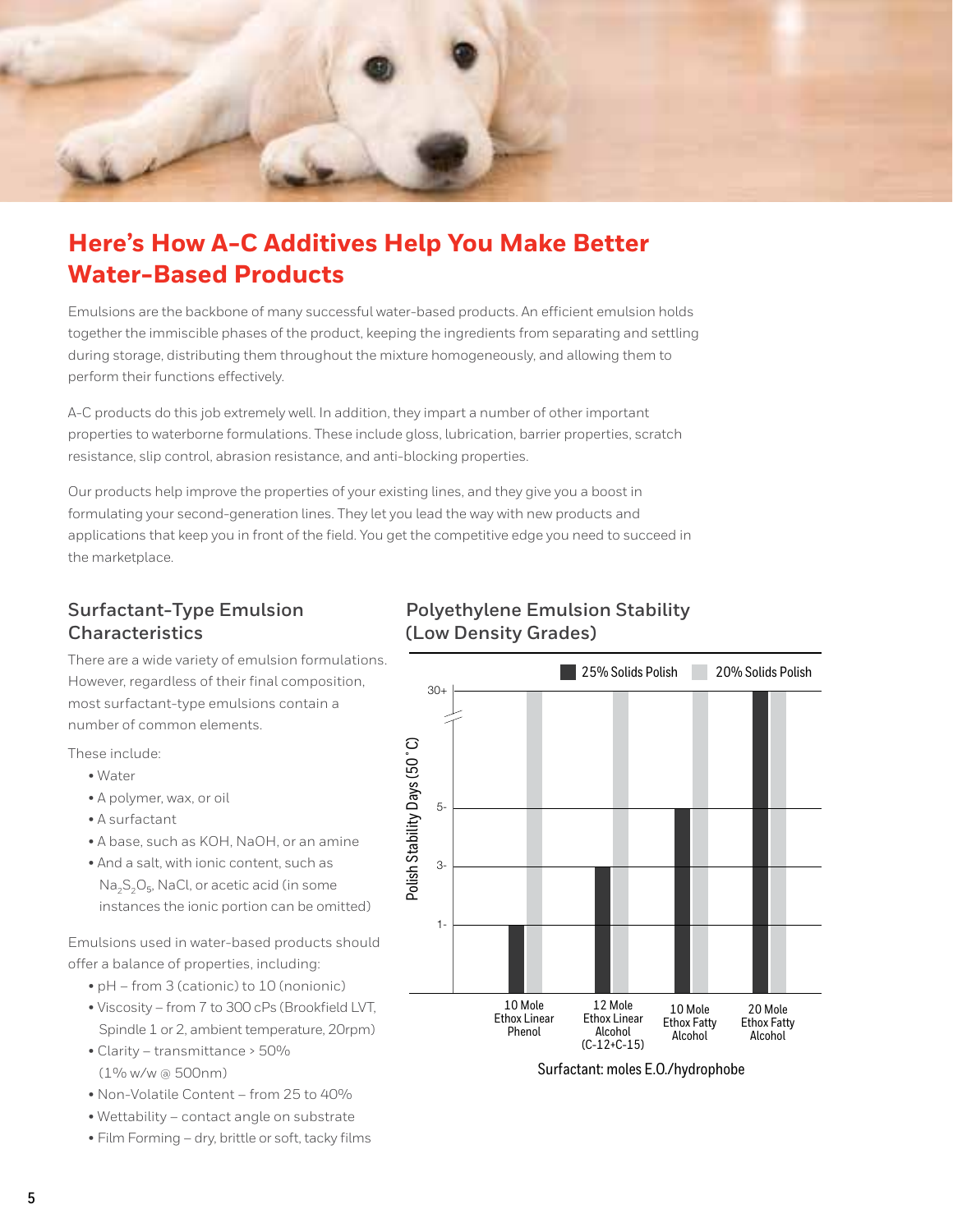## **Solids, Viscosity, and pH**

A major challenge in developing suitable polyethylene emulsions is stability (compatibility). This is especially true when formulating floor finishes with a 25% solids content. Experiments with general classes of ethoxylated surfactants, nonylphenols, linearalcohols and fatty alcohols soon established a clear trend. Polyethylene emulsions made with fatty alcohol ethoxylates were considerably more stable than those made with other hydrophobic structures.

The degree of ethoxylation (e.g. 10 moles vs. 20 moles on fatty alcohols) is also important. For example, in floor polish applications, the total weight of polish solids is critical as well. In polish formulations containing 20% solids, stability criteria were easily met. But in formulations containing 25% solids, only a wax emulsion made with 20 mole ethoxylated fatty alcohol provided satisfactory performance.

When choosing an appropriate surfactant, you must consider the viscosity and viscosity stability of the finished emulsion. Emulsion viscosity varies considerably with surfactant type. Concentration, emulsion solids, the process (direct vs. dilution), and the polymer used are also factors. The chart shows emulsion viscosities for various surfactants and conditions.

An emulsion with a viscosity above 100 cps may cause thickening when formulated into a high solids polish. This condition may occur without any evidence of coagulation or flocculation. Predilute a viscous emulsion with water to an acceptable viscosity before adding it to the polish.

Emulsion pH is also an important factor in viscosity stability. The optimum pH range is 9.1 to 9.5. At pH levels above 9.5, some emulsions tend to thicken on aging. You can significantly alter emulsion clarity and particle size by varying the surfactant concentration and the pH.

## **Emulsion Clarity & Particle Size**

Emulsion clarity and particle size can be significantly altered by varying surfactant concentration and pH. In the first example, A-C 540 was emulsified with a nonionic surfactant using a typical pressure/direct process. The following tables show results of experiments conducted with varying surfactant and alkali concentrations.



## **Emulsion Viscosity: Process-Pressure-Dilution & Direct**

| <b>Polymer</b> | Surfactant)<br>Type    | Surfactant)<br>Conc. %* | <b>Typical Emulsion</b><br>Solids% | <b>Viscosity</b><br>(CPS) |
|----------------|------------------------|-------------------------|------------------------------------|---------------------------|
|                | Ethoxylated            | 20                      | 40                                 | 143                       |
|                | Alcohols $1$           | 20                      | 35                                 | 30                        |
| A-C 540        |                        | 17                      | 40                                 | 65                        |
|                | Ethoxylated            | 20                      | 35                                 | 19                        |
|                | Alcohols <sup>2</sup>  | 17                      | 30                                 | 13                        |
| A-C 325        | NP 9.2-10 <sup>3</sup> | 23                      | 40                                 | 65                        |
|                |                        | 20                      | 35                                 | 17                        |

\* On emulsion solids

1 Polyoxyethylene (20) oleyl ether

2 Polyoxyethylated fatty alcohol (oleth-20)

3 Nonyl phenol 9.2- 10 moles EO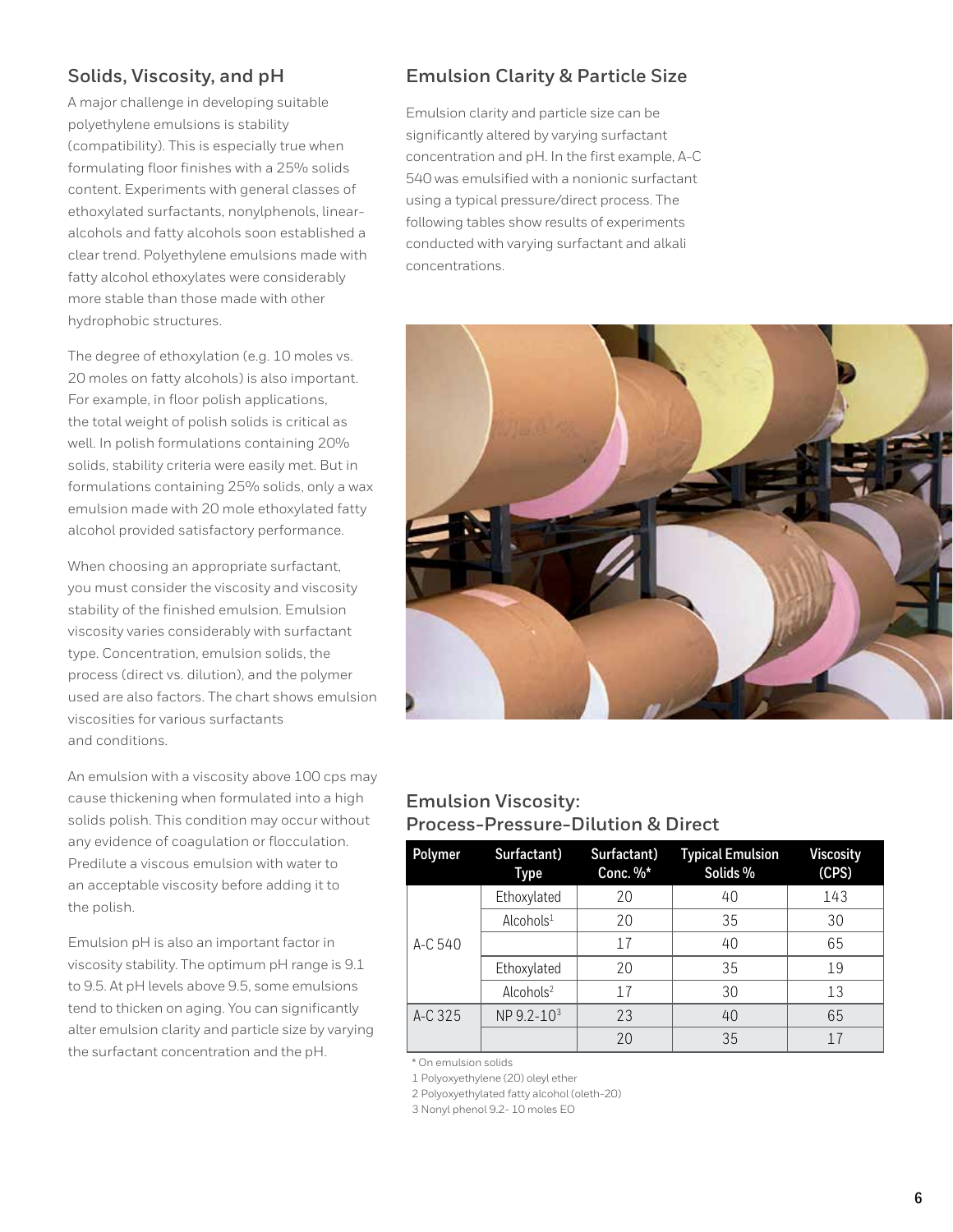## **Emulsification Processes**

Generally speaking, there are two primary methods for making emulsions – the atmospheric method and the pressure method. Atmospheric emulsification was the process of choice when emulsifiable polyethylenes were first developed. As the usefulness of these products became wellknown, demand outstripped atmospheric capacity. The introduction of pressure emulsification allowed major increases in throughput and turnaround time.

There are two basic atmospheric methods. The water-to-wax process is seldom used for commercial polyethylene emulsions. This technique is used mostly for emulsifying lowviscosity natural waxes such as carnauba. In the wax-to-water emulsification process, a stirred melt tank is positioned above an emulsions kettle. Wax and surfactant are melted together, then transferred to the emulsion kettle while constantly stirring.

The refinement of the pressure process for emulsification has benefited a host of water-based specialties. Historically, the textile and polish industries were the early users of emulsions made by the pressure method. Today, as a myriad of environmental regulations control air and ground emissions, many of the classical solvent-based applications, including inks and coatings, are converting to water-based systems with emulsions produced by the pressure process.

The pressure method offers a number of advantages. Throughput is faster as super heated water is an effective heat transfer medium that produces rapid melting. Because you are working in a closed system, VOCs are reduced when you use amines. And, important to improving cost-effectiveness, batches can be reworked if the quality is not satisfactory. Typically, most formulations developed for an atmospheric process can be converted to pressure, usually with minor formulation adjustments. When emulsifying higher-melting waxes (>135°C), the pressure process is a practical and convenient method.

Honeywell will supply specific formulations and easy-to-follow,step-by-step procedures for these processes.

## **Emulsion: Surfactant Variable**

|                | Parts<br>by Wt. | <b>Surfactant</b><br>% Level | рH  | Transmit-<br>tance<br>(600 nm) | Average<br>Particle<br>Size*<br>(microm) |
|----------------|-----------------|------------------------------|-----|--------------------------------|------------------------------------------|
| A-C 540        | 40              | 5                            | 9.9 | 10                             | 0.082                                    |
| $NP 9.2 - 101$ | $5 - 10$        | 8                            | 9.8 | 56                             | 0.046                                    |
| <b>KOH</b>     | 0.85            | 10                           | 9.7 | 58                             | 0.03                                     |
| <b>NaCl</b>    | 0.3             |                              |     |                                |                                          |
| Water 30%      | 109-126         |                              |     |                                |                                          |

\* Determined by Photon Correlation Spectroscopy Increased surfactant levels exhibit a marked effect in reducing particle size.

1 Nonyl phenol 9.2-10 moles EO

#### **Atmospheric Techniques: Wax to Water**

|                               | Anionic | <b>Nonionic</b><br>(Parts by Weight) | Cationic |
|-------------------------------|---------|--------------------------------------|----------|
| A-C Polyethylene              | 40      | 40                                   | 40       |
| <b>Fatty Acid</b>             | 7       |                                      |          |
| Amine                         | 7       |                                      |          |
| <b>Ethoxylated Surfactant</b> |         | 10                                   |          |
| <b>Ethoxylated Amine</b>      |         |                                      | 12       |
| Potassium Hydroxide (90%)     |         | 0.6                                  |          |
| Ethylene Glycol               |         | 1.2                                  |          |
| Glacial Acetic Acid           |         |                                      | 3        |
| Water                         |         | (to 25-30% Solids)                   |          |

NOTE: The copolymer waxes A-C 540, 580, and 5120 can also be emulsified atmospherically using a higher concentration of alkali.

## **Emulsion: pH Variable**

|                        | Parts<br>by Wt. | <b>KOH Level</b> | рH  | Transmit-<br>tance<br>(600 nm) | Average<br>Particle<br>Size*<br>(microm) |
|------------------------|-----------------|------------------|-----|--------------------------------|------------------------------------------|
| A-C 540                | 40              | 0.6              | 9.3 | $\langle$ 1                    | 0.132                                    |
| NP 9.2-10 <sup>1</sup> | 8               | 0.7              | 9.4 | $\langle$ 1                    | 0.122                                    |
| <b>KOH</b>             | $0.6 - 0.95$    | 0.85             | 9.8 | 58                             | 0.046                                    |
| <b>NaCl</b>            | 0.3             | 0.95             | 9.9 | 69                             | 0.04                                     |
| Water 30%              | 114             |                  |     |                                |                                          |

\* Determined by Photon Correlation Spectroscopy In this example, the pH, as governed by the concentration of base, also plays an important role in the ultimate particle size and clarity of the emulsion.

1 Nonyl phenol 9.2-10 moles EO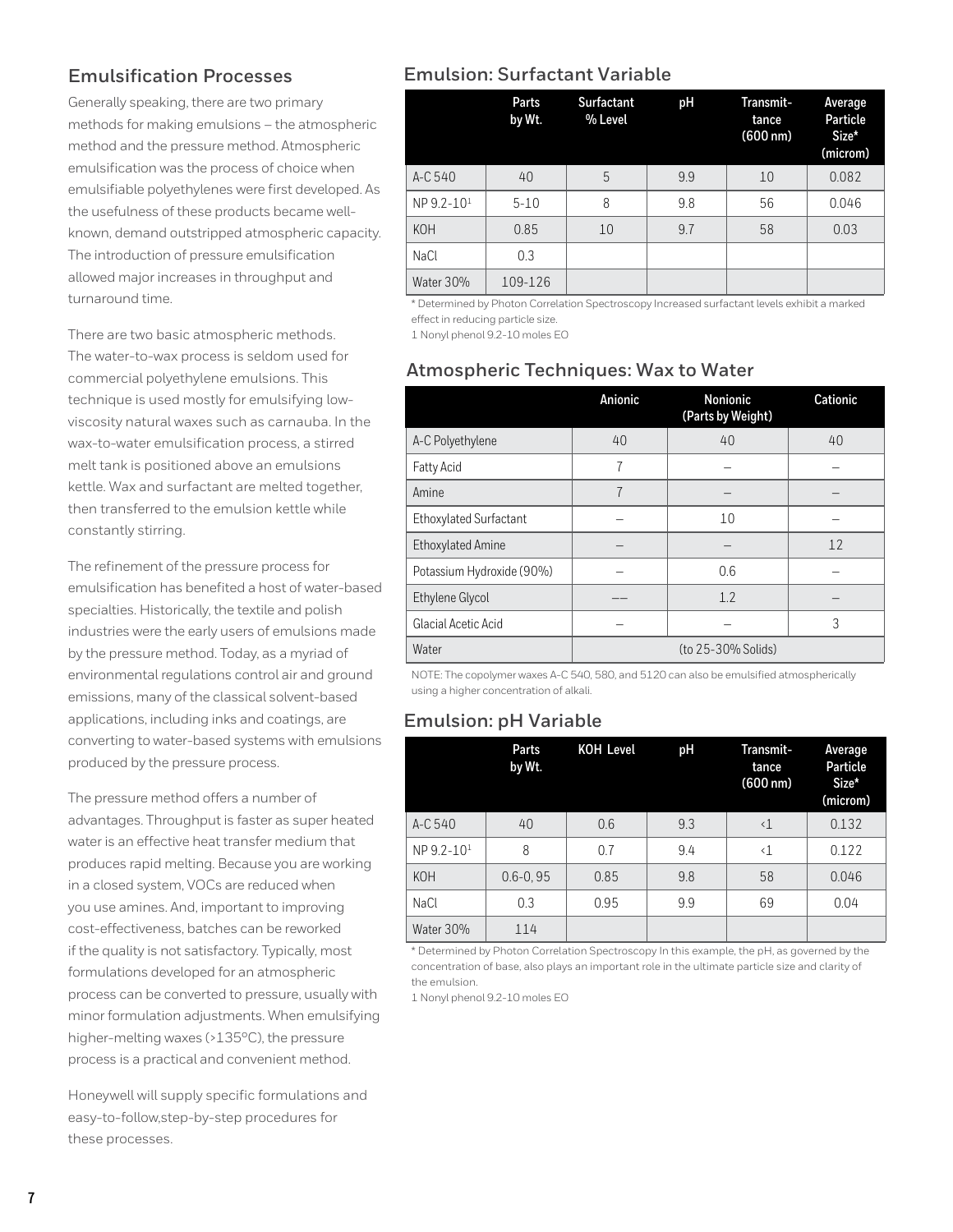## **Atmospheric Process – General Procedure**

Load the wax and the first part of the surfactant system, the fatty acids (for anionic emulsions), or the ethoxylated fatty amine (for cationic emulsions), or the ethoxylated fatty alcohol (for nonionic emulsions).

Melt by heating to the following temperatures:

- Anionic: 125 130°C
- Cationic: 115 125°C
- Nonionic: 120 135°C

Exact temperatures depend on the grade of wax used.

Stir in the other ingredients, except for water, until the saponification reaction is complete. For the anionic emulsions, cool the wax/fatty acid blend to the lowest temperature at which it will remain liquid before adding the amine. This prevents excessive amine evaporation. Then reheat the saponified mixture to 125 – 130°C. Slowly pour the blend into water preheated to 95 – 98°C with agitation sufficient to form a small vortex. To get swift, efficient dispersion, pour the blend at the side of the vortex. Cool the emulsion to room temperature (at least to 40°C) as quickly as possible while stirring. This assures a high quality, stable emulsion with fine particle size. Potential problems in the finished emulsion are haze, particle filling, or gelling. A major contributor to poor emulsion quality is incorrect temperature control of the water or the wax. The list shows common problems in the atmospheric process, their causes, and recommended solutions.



#### **Emulsification: Wax to Water**

| Anionic                                   |                                                                        | Parts by Weight |                        |  |  |
|-------------------------------------------|------------------------------------------------------------------------|-----------------|------------------------|--|--|
| A-C 629 or A-C 680                        | 40                                                                     |                 |                        |  |  |
| A-C 540                                   |                                                                        | 40              |                        |  |  |
| A-C 580 or A-C 5120                       |                                                                        |                 | 40                     |  |  |
| Fatty Acid                                | 7                                                                      | 7               |                        |  |  |
| Amine <sup>1</sup>                        | $\overline{1}$                                                         | $\overline{1}$  | 10                     |  |  |
| Water                                     | 150                                                                    | 150             | 150                    |  |  |
| Cationic                                  |                                                                        | Parts by Weight |                        |  |  |
| A-C 629 or A-C 680                        |                                                                        | 40              |                        |  |  |
| Ethoxylated fatty amine <sup>2</sup>      | 12                                                                     |                 |                        |  |  |
| Glacial acetic acid                       | 3                                                                      |                 |                        |  |  |
| Water                                     | 150                                                                    |                 |                        |  |  |
| Nonionic                                  |                                                                        | Parts by Weight |                        |  |  |
| A-C 629 or A-C 680                        | 40                                                                     |                 |                        |  |  |
| A-C 540                                   |                                                                        | 40              |                        |  |  |
| A-C 5120                                  |                                                                        |                 | 40                     |  |  |
| Ethoxylated fatty<br>alcohol <sup>3</sup> | 10                                                                     | 10              | 10                     |  |  |
| KOH (86%)                                 | 0.6                                                                    |                 |                        |  |  |
| Ethylene glycol                           | 1.2                                                                    | $\overline{2}$  |                        |  |  |
| Water<br>$\epsilon$<br>$\sim$ $\sim$      | 150<br><b>Contract Contract</b><br>$D = \{F \mid F \in \mathcal{F} \}$ | 150             | 150<br>$1.65 \pm 0.02$ |  |  |

1Anionic emulsions: preferred amines are DEAE (Diethylaminoethanol) and AMP (2-amino 2-methyl 1- propanol)

<sup>2</sup>Cationic emulsions: preferred surfactants are stearyl and tallow amines with 2 moles ethylene oxide

3Nonionic emulsions: number of moles of ethylene oxide (EO) are 9 to 12 for A-C 629 and A-C 680, 15 for A-C 540, and 25 for A-C 5120 emulsions

| <b>Typical Problems</b>     | <b>Probable Causes</b>           | <b>Recommended Solutions</b>                                          |
|-----------------------------|----------------------------------|-----------------------------------------------------------------------|
| Emulsion boils<br>in vessel | Water too hot                    | Remove heat from vessel before<br>adding wax melt                     |
|                             | Wax melt too hot                 | Add wax melt at lower temperature                                     |
|                             | Wax melt added too rapidly       | Add melt slower                                                       |
|                             | Insufficient agitation           | Increase stirrer speed                                                |
| Film forms on surface       | Insufficient agitation           | Increase stirrer speed                                                |
| Emulsion thickens or        | Too much caustic                 | Decrease caustic                                                      |
| occurs during gelling       | Too much surfactant              | Decrease surfactant                                                   |
| cooling                     | Solids too high                  | Decrease solids                                                       |
| Emulsion too dark           | Too much caustic                 | Decrease caustic                                                      |
|                             | Wax melt heated too long         | Decrease heating time                                                 |
| Opaque emulsion             | Insufficient caustic             | Increase caustic                                                      |
|                             | Insufficient surfactant          | Increase surfactant                                                   |
| Opaque emulsion or          | Water too cold                   | Increase water temperature                                            |
| particles in emulsion       | Wax melt too cold                | Increase melt temperature                                             |
|                             | Surfactant volatilized           | Add volatile surfactant to melt just<br>before melt is added to water |
|                             | Incorrect acid or alkali content | Add melt under water via heated tube                                  |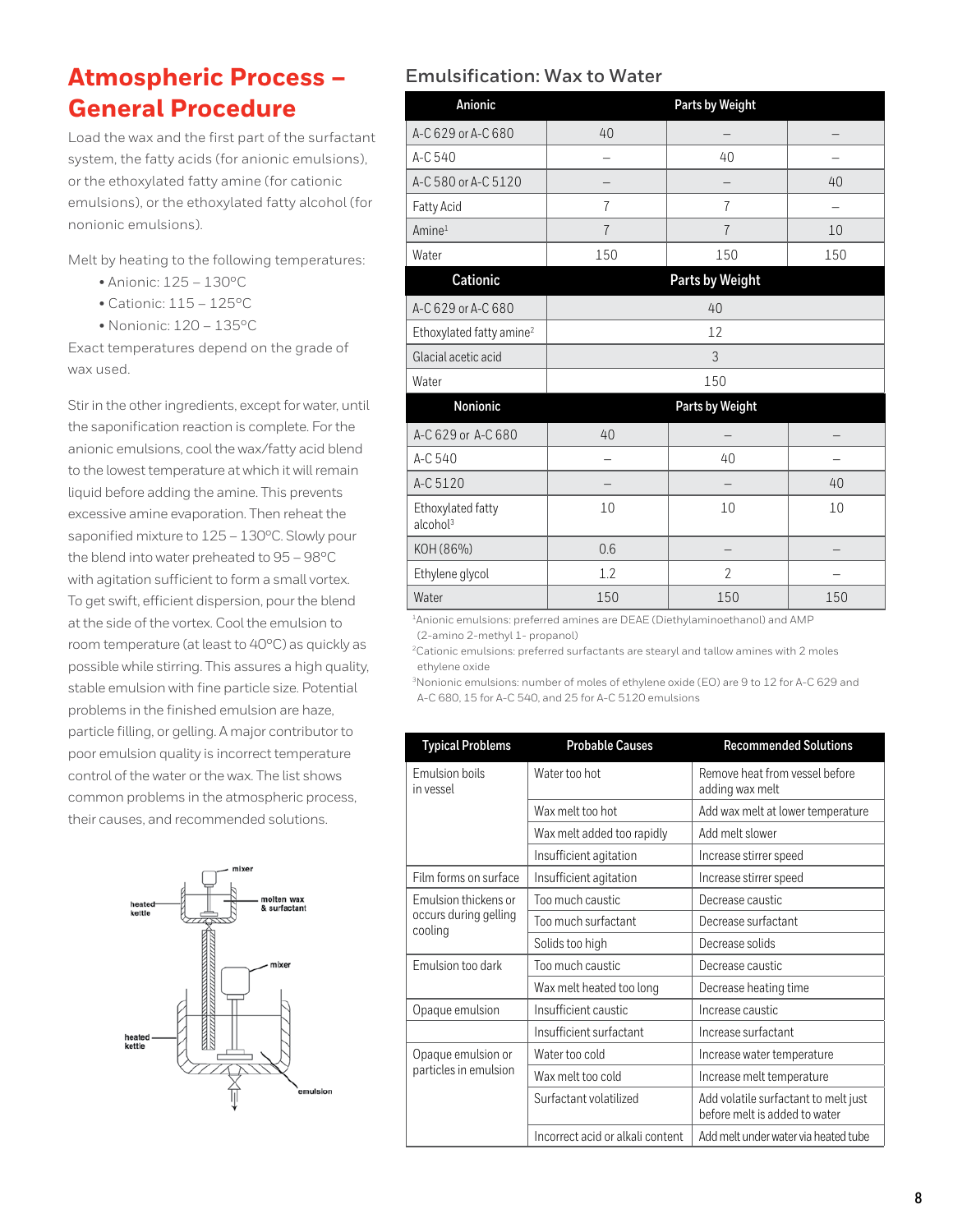There are two methods for the pressure process –direct and indirect.

## **Direct Method**

For the direct method, first charge water into the pressure vessel and begin stirring. Add the remaining ingredients. Close the vessel and start heating. Maintain the process conditions as follows:

- A-C 5120 anionic emulsion: 10 min. at 110°C
- A-C 629 and A-C 680 cationic emulsion: 15 min. at 115-120°C
- A-C 316 and A-C 330 cationic emulsion: 30 min. at 150°C
- A-C 629 and A-C 680 nonionic emulsion: 30 min. at 135-150°C
- A-C 540 nonionic emulsion: 30 min. at 135°C

Next, cool the emulsion as quickly as possible, preferably through an external heat exchanger. The direct method is the simplest procedure to use. All raw materials are charged into the reactor. The mixture is heated to a given temperature, reacted for a short time, and cooled.

## **Indirect Method**

The indirect, or pressure dilution method is similar to the direct method except for the water addition step. First charge some of the water into the pressure vessel and begin stirring. Add the remaining ingredients. Close the vessel and start heating. Maintain the process conditions as follows:

- A-C 629 and A-C 680 anionic emulsion: 15 min. at 120-130°C
- A-C 316, A-C 330 and A-C 392 anionic emulsion: 30 min. at 150°C
- A-C 540 anionic emulsion: 30 min. at 135°C
- A-C 629 and A-C 680 cationic emulsion: 15 min. at 120-135°C
- A-C 316 and A-C 330 cationic emulsion: 30 min. at 150°C
- A-C 316, A-C 330 and A-C 392 nonionic emulsion:30 min. at 150°C

Preheat the rest of the water to 95°C and inject it into the vessel at the temperature of the initial blend. Next, cool the emulsion as quickly as possible, preferably through an external heat exchanger. The indirect method is more complex. However, some formulations can only be made by a dilution procedure. After sufficient reaction time (15 to 30 minutes at temperature), the preheated dilution water is pumped into the emulsion vessel under pressure. Some formulations may be enhanced by incorporating small quantities of various salts in the dilution water

#### **Notes:**

- 1. The amines and ethoxylated fatty amines recommended for the waxto-water emulsification process are also preferred for the pressure process.
- 2. The emulsions range from strongly cationic (pH=4.5) to weakly cationic (pH=6.5) as the proportion of fatty acid increases.

#### **Pressure Emulsification: Direct and Indirect**

| Anionic                                     | Parts by Weight.         |                |                 |                          |
|---------------------------------------------|--------------------------|----------------|-----------------|--------------------------|
|                                             | Direct                   |                | Indirect        |                          |
| A-C 629 or A-C 680                          |                          | 40             | -               | $\overline{\phantom{0}}$ |
| A-C 392, A-C 330 or<br>A-C 316              |                          |                | 40              |                          |
| A-C 540                                     |                          |                |                 | 40                       |
| A-C 5120                                    | 40                       |                |                 |                          |
| Fatty Acid                                  | $\overline{\phantom{0}}$ | 7              | $\overline{7}$  | $\overline{7}$           |
| Amine                                       | 10                       | $\overline{7}$ | $\overline{7}$  | $\overline{7}$           |
| Water                                       | 200                      | 50             | 50              | 50                       |
| Injected Water                              |                          | 100            | 100             | 100                      |
| <b>Cationic 1. Oxidized</b><br>homopolymers |                          |                | Parts by Weight |                          |
|                                             |                          | Direct         |                 | Indirect                 |
| A-C 629 or A-C 680                          | 40                       | 40             | 40              | 40                       |
| Ethoxylated fatty amine                     | $\overline{\phantom{0}}$ |                | 12              |                          |
| (2E0)<br>(5E0)                              | 12                       |                |                 |                          |
| (10E0)                                      |                          | 12             |                 |                          |
| Imidazoline S                               | $\overline{\phantom{0}}$ |                | -               | 12                       |
| Glacial acetic acid                         | 0.8                      | 0.2            | 3               | 3                        |
| $Na2S2O5$                                   | 0.4                      | 0.4            | 0.4             | 0.4                      |
| Anti-foam agent                             |                          |                |                 | 0.5                      |
| Water                                       | 150                      | 150            | 150             | 50                       |
| Injected Water                              |                          |                |                 | 100                      |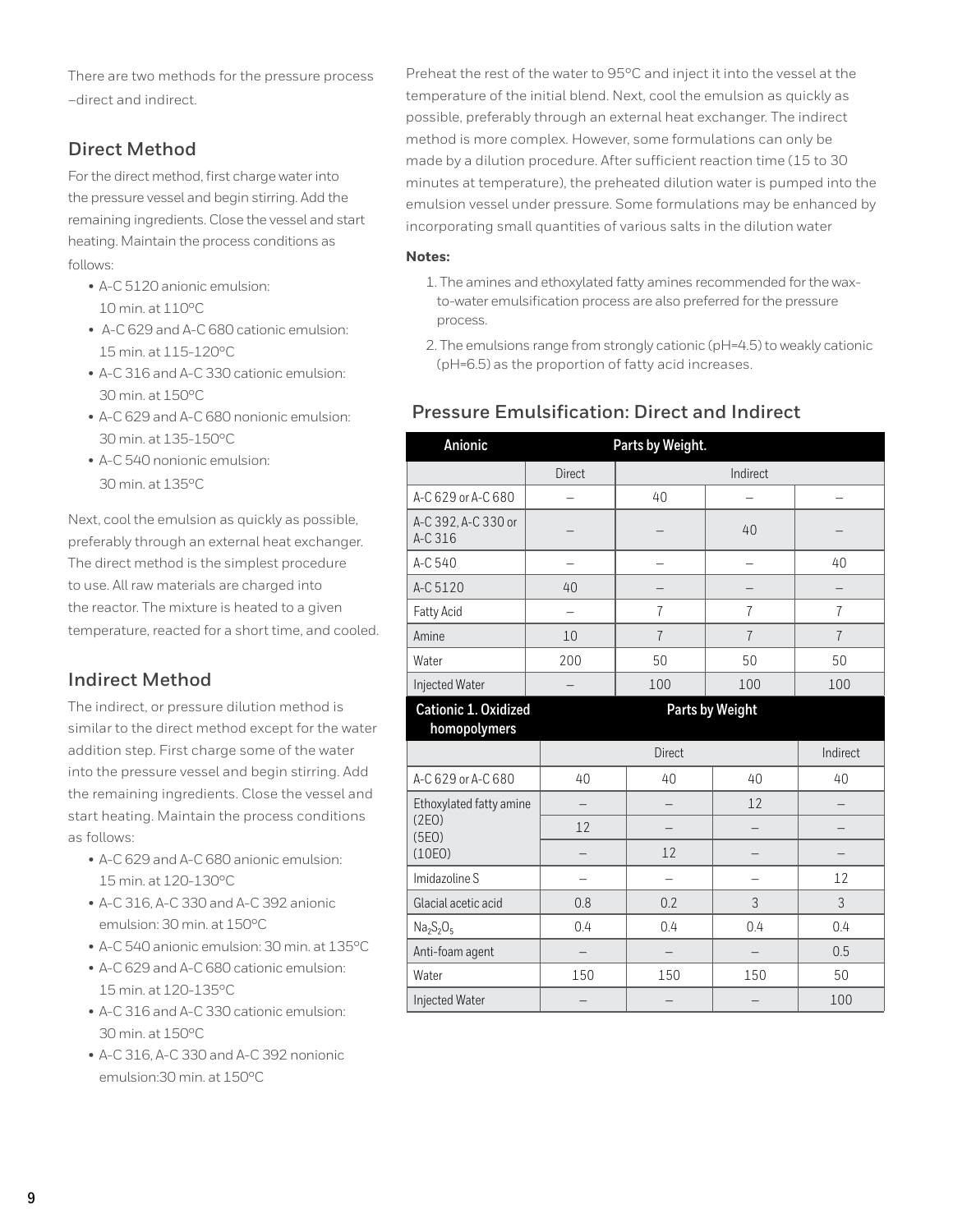| Cationic 2. Oxidized high<br>density polyethylenes |     |               | Parts by Weight |
|----------------------------------------------------|-----|---------------|-----------------|
|                                                    |     | Direct        | Indirect        |
| A-C 330 or A-C 316                                 |     | 40            | 40              |
| Ethoxylated fatty amine (2EO)                      |     | 12            | —               |
| Imidazoline S                                      |     |               | 12              |
| Glacial acetic acid 3 3                            |     |               |                 |
| $Na2S2O5$                                          |     | 0.4           | 0.4             |
| Anti-foam agent                                    |     |               | 0.05            |
| Water                                              |     | 150           | 50              |
| Injected Water                                     |     |               | 100             |
| Nonionic                                           |     |               | Parts by Weight |
|                                                    |     | <b>Direct</b> | Indirect        |
| A-C 629 or A-C 680                                 | 40  |               |                 |
| A-C 392, A-C 330 or A-C 316                        |     |               | 40              |
| A-C $540$                                          |     | 40            |                 |
| Ethoxylated fatty alcohol                          | 10  | 10            | $-10$           |
| KOH (86%)                                          | 0.6 | 1.2           | 1               |
| $Na2S2O5$                                          | 0.4 | 0.4           | 0.4             |
| Water                                              | 75  | 150           | 50              |
| Injected Water                                     |     |               | 46              |
| KOH (86%)                                          |     |               | 0.2             |

#### **Pressure Dilution**

|                                      | <b>Anionic<sup>a</sup></b> | Nonionic <sup>b</sup> | Cationic <sup>c</sup> |
|--------------------------------------|----------------------------|-----------------------|-----------------------|
|                                      |                            | (Parts by Weight)     |                       |
| A-C 629                              | 40                         |                       |                       |
| A-C 325                              |                            | 40                    |                       |
| A-C 392                              |                            |                       | 40                    |
| <b>Fatty Acid</b>                    | $\overline{7}$             |                       |                       |
| Diethylaminoethanol                  | 7                          |                       |                       |
| Ethoxylated Surfactant               |                            | 10                    |                       |
| Oleyl Imidazoline                    |                            |                       | 16                    |
| Potassium Hydroxide (90%)            | 0.85                       | 0.66                  |                       |
| Sodium Metabisulfite                 | 0.4                        | 0.4                   | 0.4                   |
| <b>Glacial Acetic Acid</b>           |                            |                       | $\mathbf{1}$          |
| Water (for Solids/%)                 | 70%                        | 50%                   | 50%                   |
| Water (Dilution) (for Solids/%)      | 25%                        | 35%                   | 30%                   |
| Potassium Hydroxide (90%) (Dilution) |                            | 0.6                   |                       |
| Glacial Acetic Acid (Dilution)       |                            | 1.5                   |                       |

Reaction Temperatures °C

a A-C 629; 135°C for 30 minutes

b A-C 325; 150°C for 30 minutes

c A-C 392; 150°C for 30 minutes

Because of their high softening points, A-C 300 series polyethylenes require pressure for emulsification. The most widely used surfactants are nonionic. The two charts shown here list potential problems, their causes, and their remedies. It is best to conduct your initial experiments in a laboratory-size reactor as this lets you examine many variables in a short time. Among the variables are: surfactant type and concentration, solids, pH, and choice of process (direct vs. dilution). If pilot plant facilities are available, test the process there as well before moving to full plant production. There are several factors to consider before scaling up the process. The variables you encounter in a large vessel may differ somewhat from those found in the pilot plant. These include:

- Heating and cooling rates
- Agitation configuration and positioning of the impeller(s)
- Baffling number and type
- Filtration type and location
- Agitator drives variable speed with sufficient power to handle melt viscosities
- Vessel geometry
- Heating capacity
- Dilution intervals and techniques.